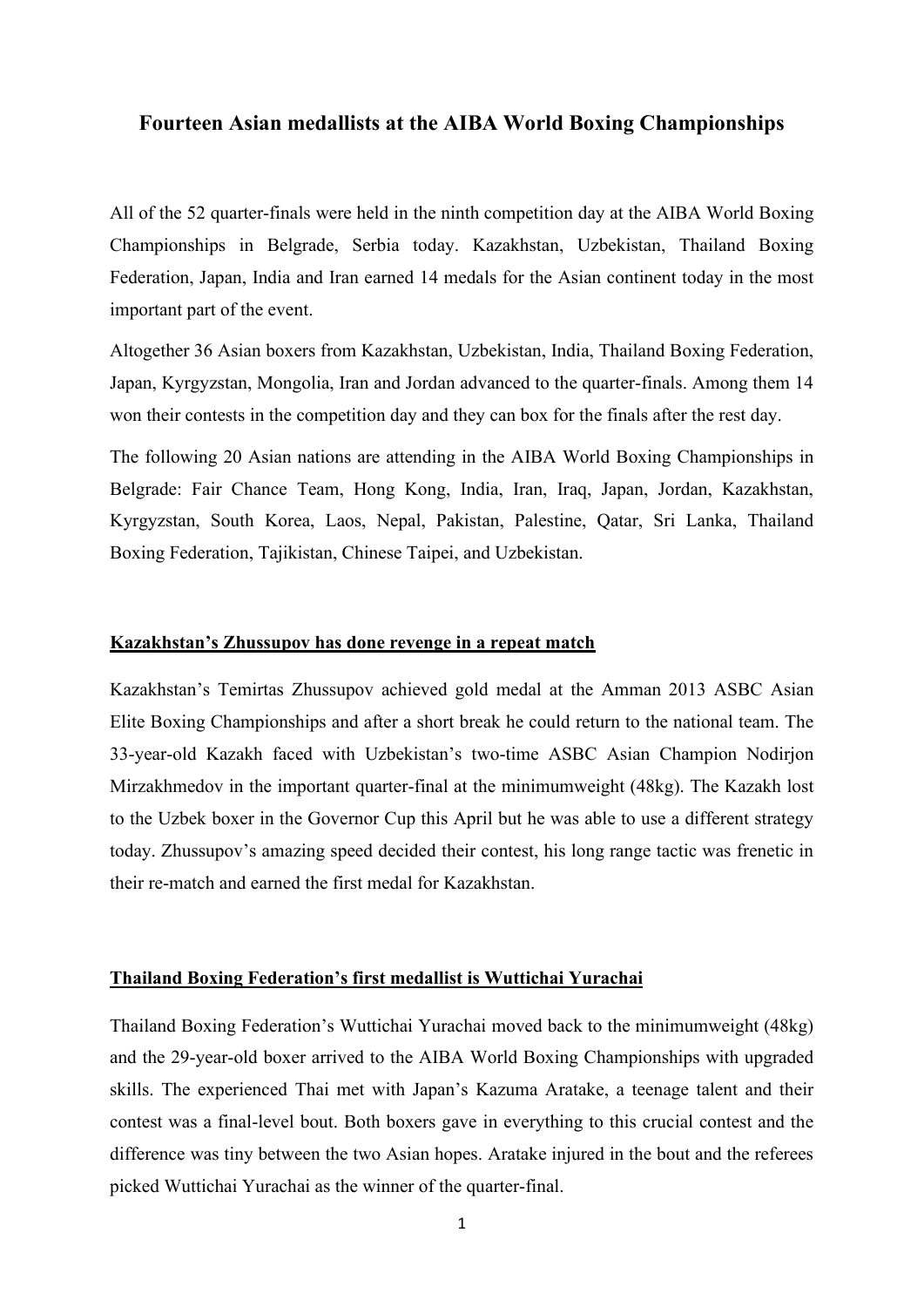## **India's Akash Kumar exceeded the expectations**

India's Akash Kumar competed in the main youth championships in the year of 2018 and after three years of U22 and elite experiences, he won their National Championships in September. The 21-year-old Indian had a tough opponent for the guaranteed medal, Venezuela's Yoel Finol who has got seven years of international experiences. The Venezuelan eliminated one of the gold medal favourites, Spain's Gabriel Escobar but Akash Kumar was faster today than Finol. He caught the South American with tough shots which slowed down Finol in the quarter-final therefore Akash Kumar claimed India's first medal in the AIBA World Boxing Championships.

# **Strong competition day for Japan**

Tomoya Tsuboi is one of the most developed boxers in the Japanese national team who moved up to the bantamweight (54kg) in the recent one year. He joined to elite national squad in 2015 but he had a few years when he was not able to represent Japan in the major championships. Tsuboi used his longer reach well against Barbados' Jabali Breedy and he had fantastic tempo against his Caribbean rival earning a medal in Belgrade. His teammate, ASBC Asian Boxing Championships silver medallist Sewon Okazawa eliminated one of the favourites at the welterweight (67kg), Serbia's ex-Russian Vakhid Abbasov.

### **Uzbekistan's Abdumalik Khalakov eliminated his Russian opponent**

Uzbekistan's biggest talent in their current national team is Abdumalik Khalakov who won all of his three major youth championships in 2018. The 21-year-old Uzbek arrived to Belgrade as one of the top favourites for the gold medal at the lightweight (60kg) and proved better and better performance rounds by rounds. The Uzbek boxer defeated Russian Boxing Federation's Vsevolod Shumkov in an international event earlier but his dominancy was such clear today and bagged his first elite medal.

#### **Ablaikhan Zhussupov bagged his third AIBA medal**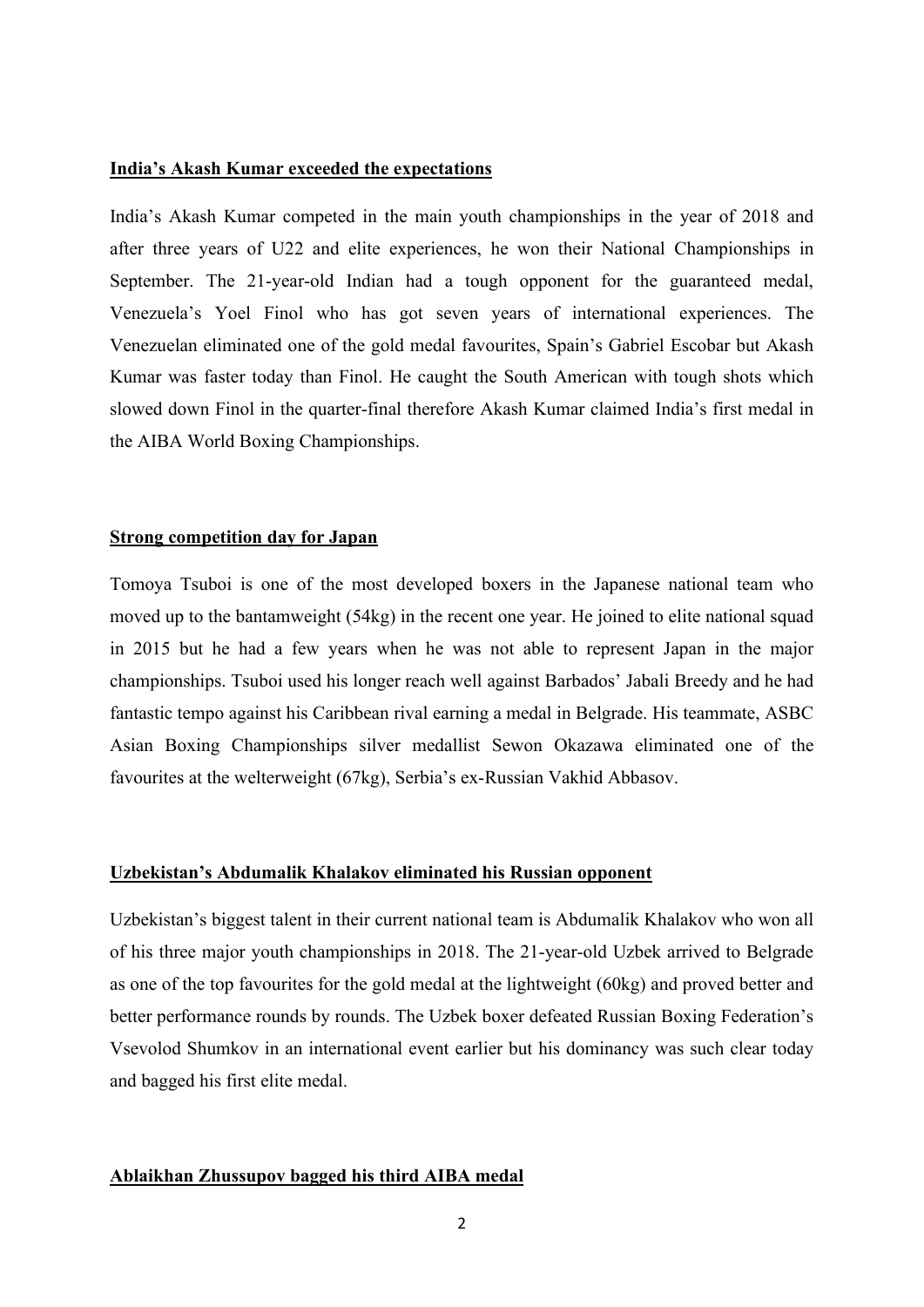Kazakhstan's two-time AIBA World Boxing Championships bronze medallist Ablaikhan Zhussupov met with a strong Asian opponent today, Chinzorig Baatarsukh of Mongolia. The Mongolian was gold medallist at the Dubai 2021 ASBC Asian Elite Boxing Championships but the new welterweight (67kg) is still challenging for him. Chinzorig tried to overcame the Kazakh boxer in the attacks but Zhussupov was smarter today and he used the best strategy against the 30-year-old Mongolian. Ablaikhan Zhussupov advanced to the semi-finals which means he can prepare to his third semi-final after 2017 and 2019.

## **Thailand's 20-year-old Weerapon Jongjoho reached his career highlight**

Thailand Boxing Federation's Weerapon Jongjoho joined to the national team as junior still in 2017 and he claimed medals in the Asian events. The ASBC Asian Youth Champion was involved to the elite squad after his  $18<sup>th</sup>$  birthday and the tall boxer developed so fast despite of the hard Covid-19 situation. The Thai middleweight (75kg) boxer faced with Uzbekistan's reigning ASBC Asian Champion Saidjamshid Jafarov and he used his long hands to keep the distance which paid off today. Jongjoho not only won the second medal for Thailand but achieved his career highlight as an elite boxer.

## **Kazakhstan's Saken Bibossynov won his second medal after Yekaterinburg**

Kazakhstan's AIBA World Boxing Championships bronze medallist Saken Bibossynov eliminated Uzbekistan's Hasanboy Dusmatov and India's Deepak during his road to the quarter-finals at the flyweight (51kg). The 24-year-old Kazakh is in amazing shape and he has the clear target for this event, to take the gold medal in Belgrade. Bibossynov had the third world class opponent in the event, Colombia's veteran Yuberjen Martinez but his tactical preparation took the lead for him in the scorecards. The Kazakh boxer kept Martinez on long successfully and advanced to his second semi-final in an AIBA Men's Elite World Boxing Championships.

# **Thanarat Saengphet is Thailand's youngest medallist**